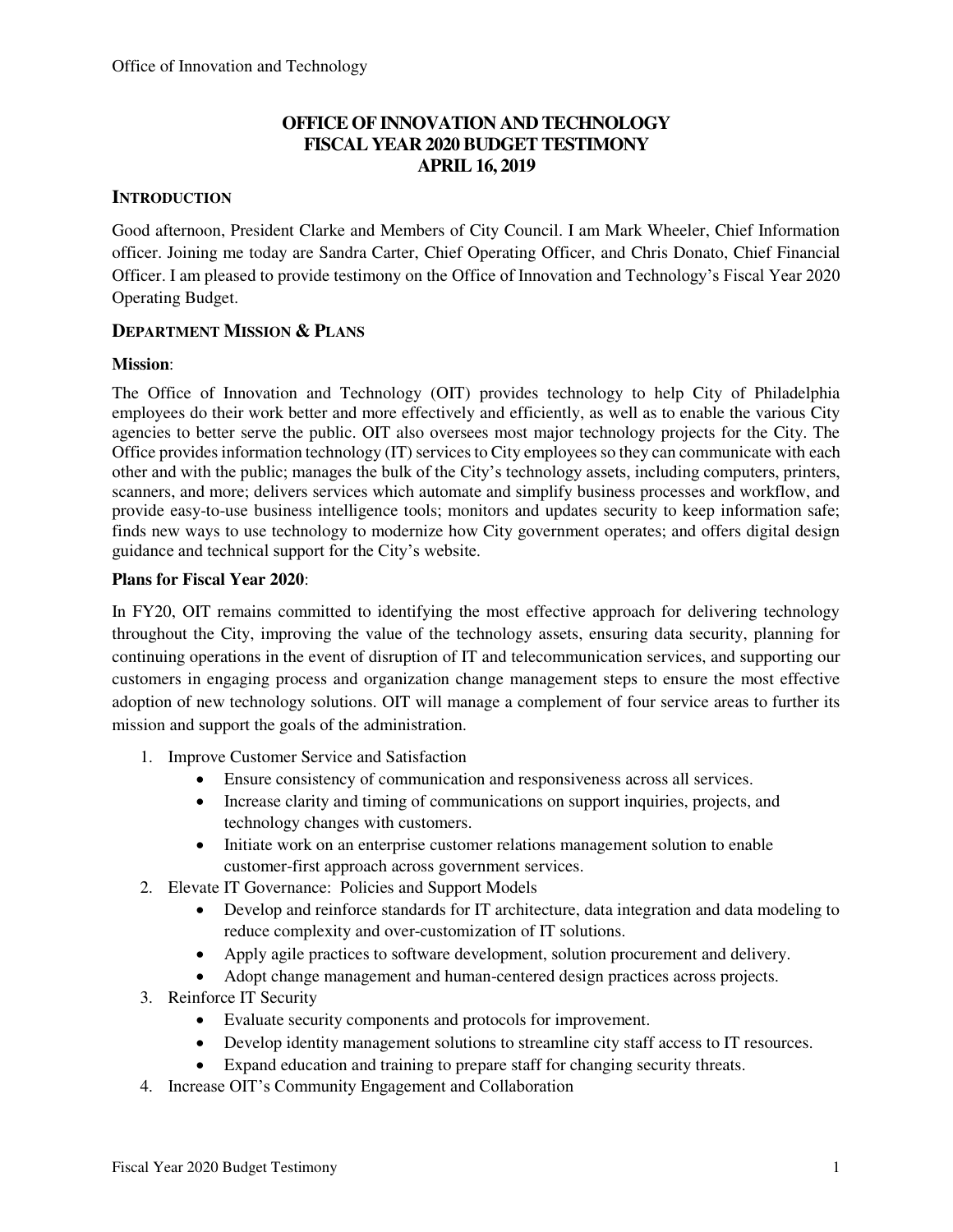- Launch the SmartCityPHL Pitch + Pilot program to coordinate City participation in selection and evaluation of smart city technology for pilot projects.
- Release an IT Strategic Plan to provide OIT, City partners and the public with roadmap of future technology initiatives.
- Continue to engage communities and civic-oriented organizations on use of City's open data and Phila.gov analysis tools.

I thank you for the opportunity to brief Council on the work of the Office of Innovation and Technology and am happy to respond to your questions.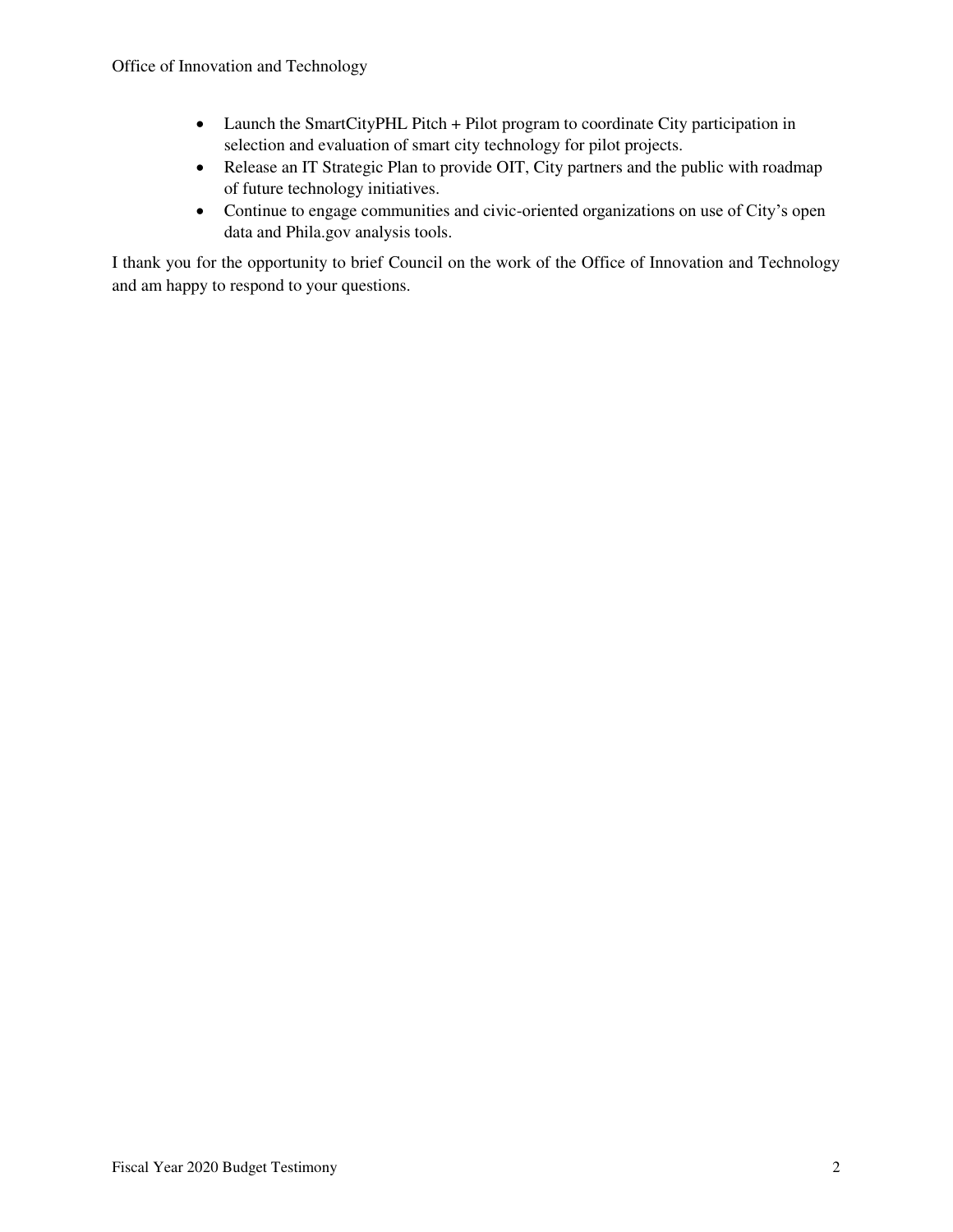# **BUDGET SUMMARY & OTHER BUDGET DRIVERS**

| Staff Demographics Summary (as of November 2018): All OIT Staff (including OIT-<br>funded and department-funded positions) |           |           |           |           |  |  |  |  |
|----------------------------------------------------------------------------------------------------------------------------|-----------|-----------|-----------|-----------|--|--|--|--|
|                                                                                                                            | Total     | Minority  | White     | Female    |  |  |  |  |
| Number of Full-Time Staff                                                                                                  | 402       | 241       | 161       | 139       |  |  |  |  |
| Number of Exempt Staff                                                                                                     | 279       | 154       | 125       | 102       |  |  |  |  |
| Number of Executive Staff<br>(deputy level and above)                                                                      | 8         |           | 7         |           |  |  |  |  |
| Average Salary, Full-Time Staff                                                                                            | \$74,706  | \$70.231  | \$81,405  | \$73,962  |  |  |  |  |
| Average Salary, Exempt Staff                                                                                               | \$77,788  | \$72,816  | \$83,914  | \$76,641  |  |  |  |  |
| Average Salary, Executive Staff                                                                                            | \$148.989 | \$160,000 | \$114,028 | \$160,000 |  |  |  |  |
| Median Salary, Full-Time Staff                                                                                             | \$73,964  | \$69,000  | \$77,250  | \$72,100  |  |  |  |  |
| Median Salary, Exempt Staff                                                                                                | \$75,190  | \$71,585  | \$77,250  | \$74,065  |  |  |  |  |
| Median Salary, Executive Staff                                                                                             | \$147,115 | \$160,000 | \$147,115 | \$160,000 |  |  |  |  |

| <b>Employment Levels (as of November 2018): All OIT Staff (including OIT-funded)</b><br>and department-funded positions) |                            |                                             |  |  |  |  |  |  |
|--------------------------------------------------------------------------------------------------------------------------|----------------------------|---------------------------------------------|--|--|--|--|--|--|
|                                                                                                                          | <b>Budgeted</b><br>in FY19 | Filled as of the<br>Increment Run $(11/18)$ |  |  |  |  |  |  |
| Number of Full-Time Positions                                                                                            | 442                        | 402                                         |  |  |  |  |  |  |
| Number of Exempt Positions                                                                                               | 315                        | 279                                         |  |  |  |  |  |  |
| Number of Executive Positions (deputy level and<br>above)                                                                | 8                          | 8                                           |  |  |  |  |  |  |
| Average Salary of All Full-Time Positions                                                                                | \$70,461                   | \$74,706                                    |  |  |  |  |  |  |
| Median Salary of All Full-Time Positions                                                                                 | \$70,000                   | \$73,964                                    |  |  |  |  |  |  |

| <b>Staff Demographics Summary (as of November 2018): OIT-Funded Staff</b><br>Only |           |           |           |           |  |  |  |  |  |
|-----------------------------------------------------------------------------------|-----------|-----------|-----------|-----------|--|--|--|--|--|
|                                                                                   | Total     | Minority  | White     | Female    |  |  |  |  |  |
| Number of Full-Time Staff                                                         | 379       | 230       | 149       | 129       |  |  |  |  |  |
| Number of Exempt Staff                                                            | 279       | 154       | 125       | 102       |  |  |  |  |  |
| Number of Executive Staff<br>(deputy level and above)                             | 8         |           |           |           |  |  |  |  |  |
| Average Salary, Full-Time Staff                                                   | \$77,714  | \$67,446  | \$79,923  | \$70.991  |  |  |  |  |  |
| Average Salary, Exempt Staff                                                      | \$76,119  | \$70,225  | \$83,727  | \$74,226  |  |  |  |  |  |
| Average Salary, Executive Staff                                                   | \$148,989 | \$160,000 | \$114,028 | \$160,000 |  |  |  |  |  |
| Median Salary, Full-Time Staff                                                    | \$71,500  | \$68,000  | \$67,475  | \$73,130  |  |  |  |  |  |
| Median Salary, Exempt Staff                                                       | \$71,548  | \$71,500  | \$71,597  | \$73,645  |  |  |  |  |  |
| Median Salary, Executive Staff                                                    | \$147,115 | \$160,000 | \$147,115 | \$160,000 |  |  |  |  |  |

| <b>Employment Levels (as of November 2018): OIT-funded Staff Only</b> |                              |                                              |  |  |  |  |  |  |
|-----------------------------------------------------------------------|------------------------------|----------------------------------------------|--|--|--|--|--|--|
|                                                                       | <b>Budgeted</b><br>$in$ FY19 | Filled as of the<br>Increment Run<br>(11/18) |  |  |  |  |  |  |
| Number of Full-Time Positions                                         | 413                          | 379                                          |  |  |  |  |  |  |
| Number of Exempt Positions                                            | 286                          | 279                                          |  |  |  |  |  |  |
| Number of Executive Positions (deputy level<br>and above)             | 8                            | 8                                            |  |  |  |  |  |  |
| Average Salary of All Full-Time Positions                             | \$70,178                     | \$77,714                                     |  |  |  |  |  |  |
| Median Salary of All Full-Time Positions                              | \$70,000                     | \$71,500                                     |  |  |  |  |  |  |

| <b>General Fund Financial Summary by Class</b>    |                |                    |                |                    |                |                   |  |  |  |
|---------------------------------------------------|----------------|--------------------|----------------|--------------------|----------------|-------------------|--|--|--|
|                                                   | FY18 Original  | FY18 Actual        | FY19 Original  | FY19 Estimated     | FY20 Proposed  | Difference: FY20- |  |  |  |
|                                                   | Appropriations | <b>Obligations</b> | Appropriations | <b>Obligations</b> | Appropriations | <b>FY19</b>       |  |  |  |
| Class 100 - Employee Compensation                 | \$21,019,003   | \$20,852,810       | \$20,817,723   | \$21,522,025       | \$23,878,695   | \$2,356,670       |  |  |  |
| Class 200 - Purchase of Services                  | \$53,127,957   | \$48,945,951       | \$66,105,313   | \$66,505,313       | \$68,785,906   | \$2,280,593       |  |  |  |
| Class $300/400$ - Materials, Supplies & Equipment | \$9,590,548    | \$6,472,444        | \$13,948,899   | \$13,948,899       | \$19,469,024   | \$5,520,125       |  |  |  |
| Class 500 - Contributions                         | \$0            | \$75,000           | \$0            | \$0                | \$0            | \$0               |  |  |  |
|                                                   | \$83,737,508   | \$76,346,205       | \$100,871,935  | \$101,976,237      | \$112,133,625  | \$10,157,388      |  |  |  |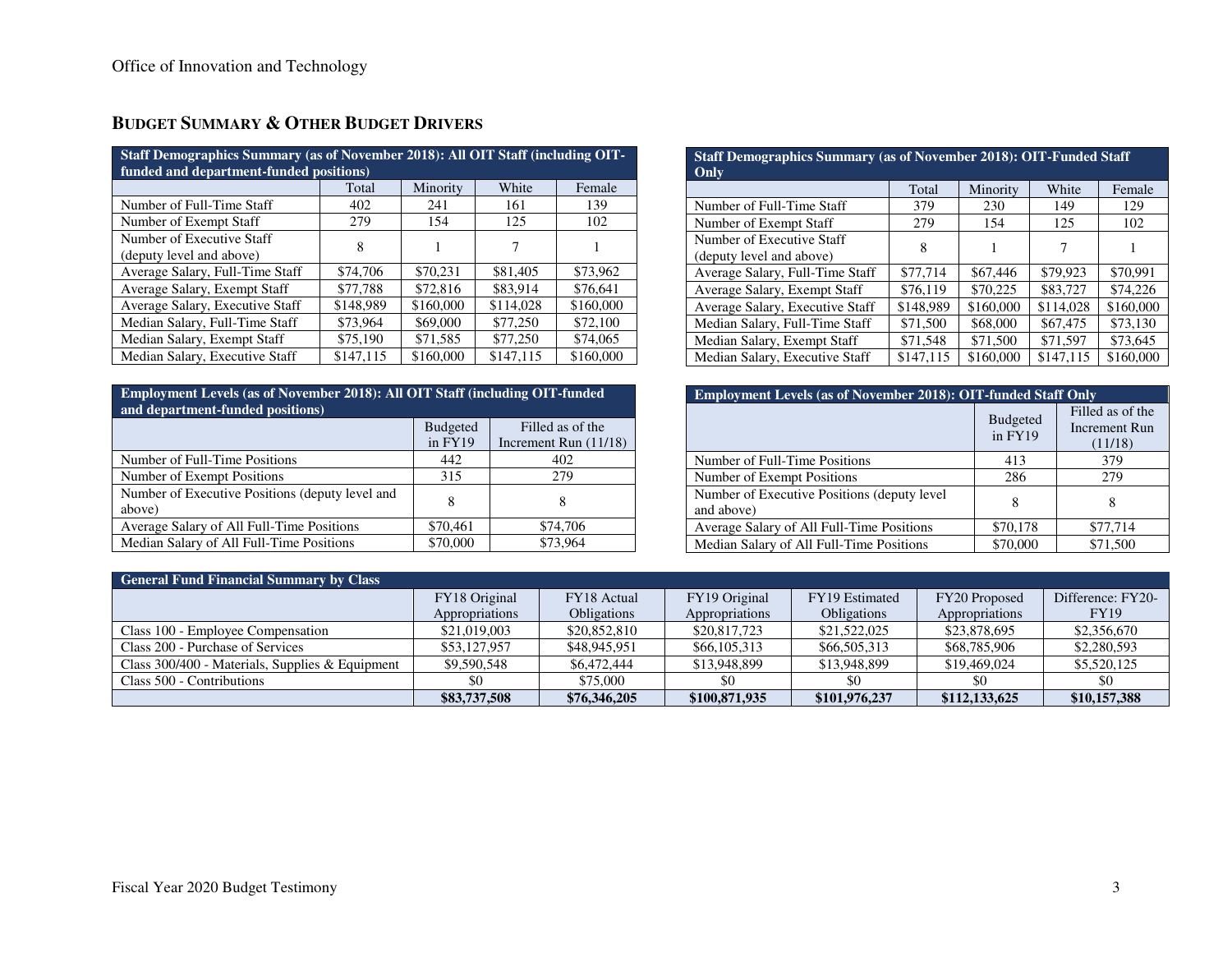## Office of Innovation and Technology

| <b>Contracts Summary (Professional Services only)</b> |              |              |              |              |              |                              |  |  |  |  |
|-------------------------------------------------------|--------------|--------------|--------------|--------------|--------------|------------------------------|--|--|--|--|
|                                                       | <b>FY14</b>  | <b>FY15</b>  | <b>FY16</b>  | <b>FY17</b>  | <b>FY18</b>  | <b>FY19 YTD</b><br>(Q1 & Q2) |  |  |  |  |
| Total amount of contracts                             | \$34,655,040 | \$19,015,288 | \$26,858,936 | \$20,494,249 | \$31,352,788 | \$2,559,596                  |  |  |  |  |
| Total amount to M/W/DSBE                              | \$6,988,347  | \$4,732,056  | \$7,051,856  | \$5,047,780  | \$16,796,430 | \$1,160,269                  |  |  |  |  |
| <b>Participation Rate</b>                             | 20%          | 25%          | 26%          | 25%          | 54%          | 45%                          |  |  |  |  |

**Total M/W/DSBE Contract Participation Goal (Public Works; Services, Supplies & Equipment; and Professional Services combined)**  FY18 FY19 FY20<br>25% 25% 25% M/W/DSBE Contract Participation Goal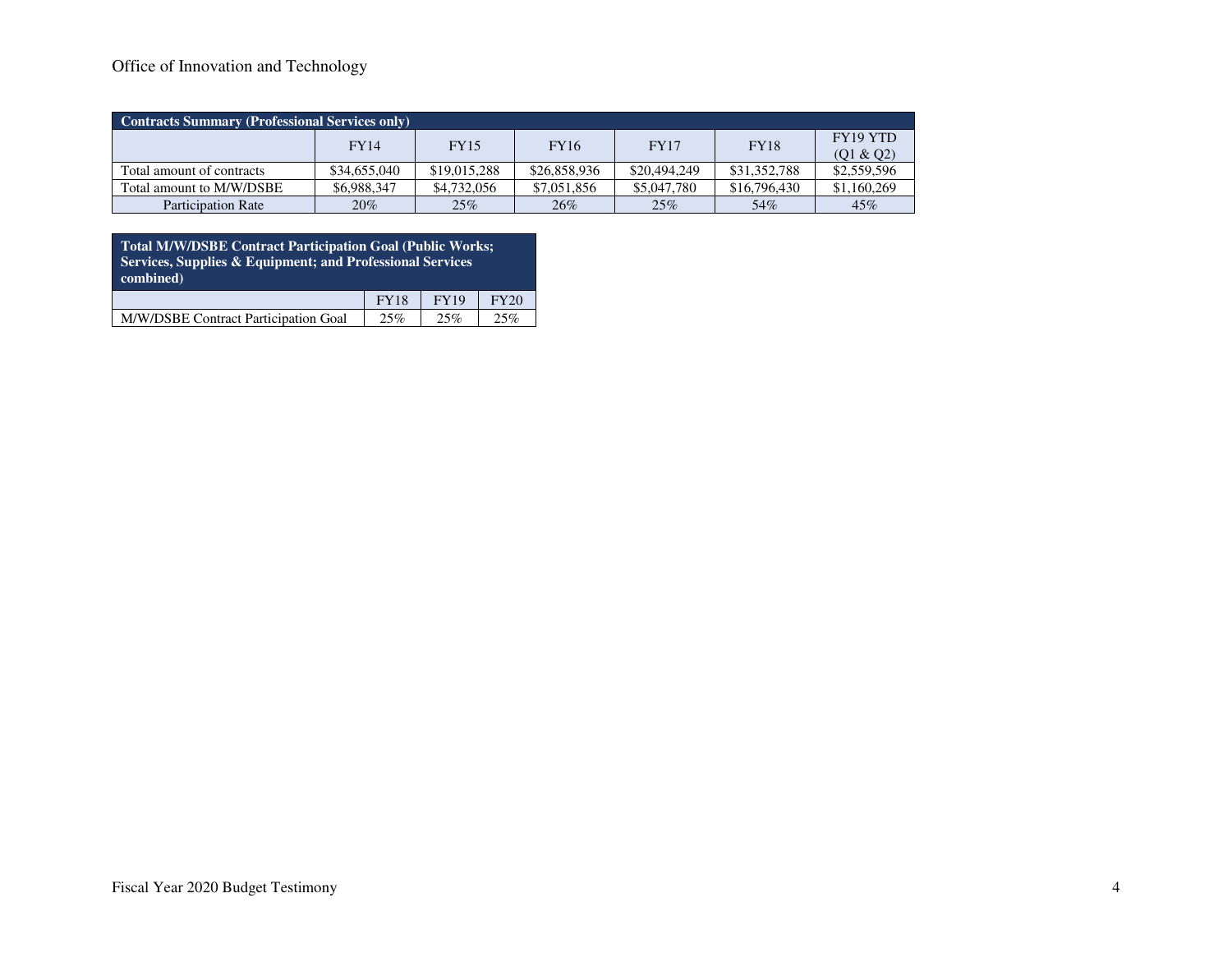## **PROPOSED BUDGET OVERVIEW**

### **Proposed Funding Request**:

The proposed Fiscal Year 2020 General Fund budget totals \$112,133,625 an increase of \$10,157,388 over Fiscal Year 2019 estimated obligation levels. This increase is primarily due to the following: transfer of capital funded staff positions to the operating budget; mobile data computers (MDCs) for Police; the planned regional EsiNet project; and general fund appropriations for E-911 support.

The proposed budget includes:

- \$23,878,695 in Class 100, an increase of \$2,356,670 over FY19 for staff moving from capital to operating budgets, staff transfers to OIT, additional E-911 staff, and increases for DC33 and DC47 contracts.
- \$68,785,906 in Class 200, an increase of \$2,280,593 over FY19. This funding will support ongoing capital projects in addition to supporting planning efforts on new capital projects. The funds also provide for ongoing centralized services and support of City IT infrastructure, data center, help desk, IT network (internet/intranet/WAN and devices), Channel 64/65, telecommunications, system software and maintenance, software development framework (best practices guidelines), and training. This funding will also maintain the City's Emergency 911 System.
- \$19,469,024 in Class 300/400, an increase of \$5,520,125 over FY19. This increase will support the regional emergency services IP network (EsiNet) project to deliver redundant, fiber optic routed E-911 messaging to replace existing copper wire communications and other E-911 and public safety equipment.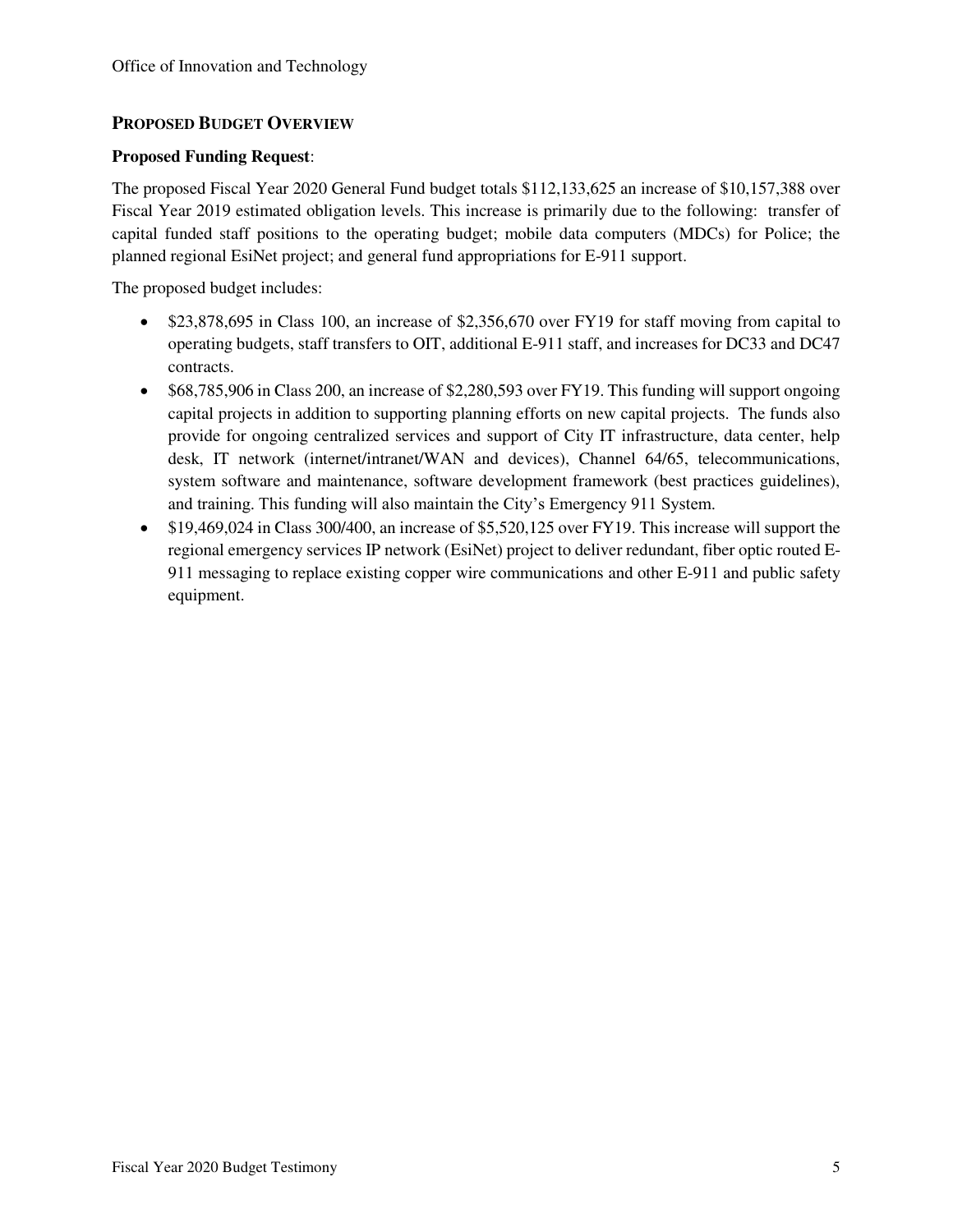### **STAFFING LEVELS**

The department is requesting 442 All-Funds positions for FY20, an increase of 29 positions over FY19 levels. This increase is due to a shift of 16 previously capital-funded positions to the operating budget, 3 positions transferred from the Chief Administrator's Office to the OIT operating budget, and 10 new positions total hired for Water (1), Aviation (5) and E-911 (4) operations.

### **NEW HIRES**

| New Hires (from 7/1/2018 to 11/25/18) |  |  |  |  |  |  |
|---------------------------------------|--|--|--|--|--|--|
| <b>Total Number of New Hires</b>      |  |  |  |  |  |  |
| Black or African American             |  |  |  |  |  |  |
| White                                 |  |  |  |  |  |  |
| $\rm Total$                           |  |  |  |  |  |  |

One of the nine new hires speaks Spanish.

Since the increment run, OIT has hired 30 new employees: 10 identify as Black or African American; 3 identify as Asian; 4 identify as Hispanic or Latino; and 13 identify as White. Of the 30, four speak other languages: one speaks Malayalam and Tamil; one speaks Malayalam; one speaks Gujarati and Hindi; and one speaks Russian.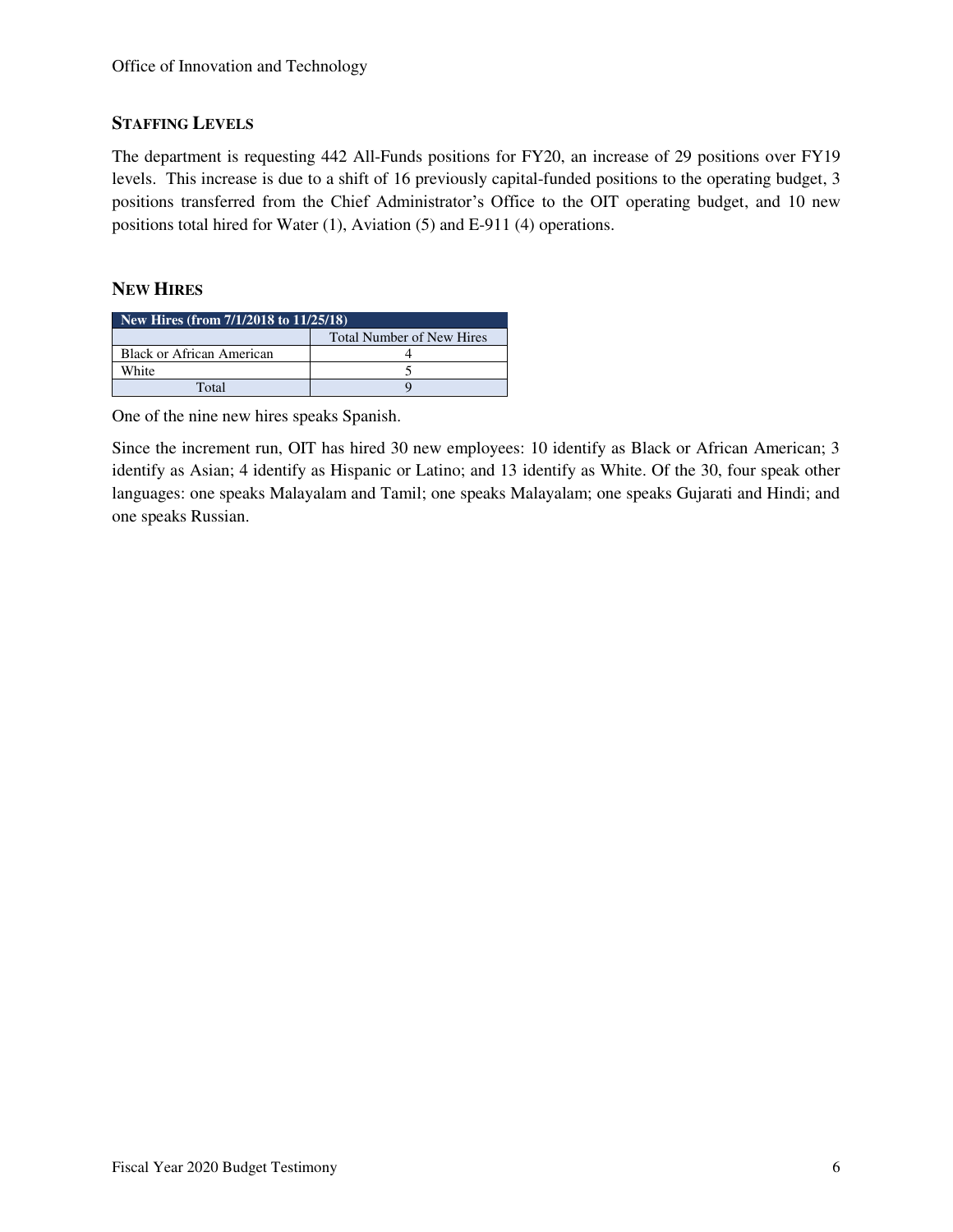## **PERFORMANCE, CHALLENGES, AND INITIATIVES**

## **911 ADMINISTRATION PROGRAM**

#### **FY20 Strategic Goals**

### • Ensure the sustainability of emergency services systems.

| Library the sustainability of effect gene y set vices systems. |             |             |             |         |  |  |  |  |  |
|----------------------------------------------------------------|-------------|-------------|-------------|---------|--|--|--|--|--|
| <b>FY20 Performance Measures</b>                               |             |             |             |         |  |  |  |  |  |
|                                                                | <b>FY18</b> | FY19 YTD    | <b>FY19</b> | FY20    |  |  |  |  |  |
| Measure                                                        | Actual      | $(Q1 + Q2)$ | Target      | Target  |  |  |  |  |  |
| Computer-Aided Dispatch (CAD) uptime availability <sup>1</sup> | 99.999%     | 99.999%     | 99.999%     | 99.999% |  |  |  |  |  |
| Percentage of time radio system is not busy, thus preventing   |             |             |             |         |  |  |  |  |  |
| calls from going through to the dispatch center (aka "system") | 0.001%      | $0.001\%$   | $0.001\%$   | 0.001%  |  |  |  |  |  |
| busies" $)^2$                                                  |             |             |             |         |  |  |  |  |  |

*1 Availability numbers are excluded when there is scheduled maintenance and downtime. Every CAD vendor requires CAD to be available 99.95% of the time. There are no real Association of Public Safety Communications Officials or 911 standards; however, every CAD vendor installs systems that will have a reliability factor of 99.95%.* 

*2 Availability numbers are excluded when there is scheduled maintenance and downtime. The National Emergency Number Association (NENA), a national association that focuses solely on 911 policy, technology, operations, and education issues, requires radio availability for transmitting to not have more than 1% of the transmissions unable to get through. OIT currently exceeds this number every year due to the robust redundancy and number of channels it has.*

## **DEPARTMENTAL SERVICES PROGRAM**

| <b>FY20 Strategic Goals</b>                                                                                |             |             |             |             |  |  |  |  |  |
|------------------------------------------------------------------------------------------------------------|-------------|-------------|-------------|-------------|--|--|--|--|--|
| Modernize key services and business applications to better enable departments to improve service delivery. |             |             |             |             |  |  |  |  |  |
| <b>FY20 Performance Measures</b>                                                                           |             |             |             |             |  |  |  |  |  |
|                                                                                                            | <b>FY18</b> | FY19 YTD    | <b>FY19</b> | <b>FY20</b> |  |  |  |  |  |
| Measure                                                                                                    | Actual      | $(01 + 02)$ | Target      | Target      |  |  |  |  |  |
| Percentage of all application-related tickets/issues resolved within<br><b>SLA</b>                         | $75.1\%$    | 80.3%       | 75.0%       | 75.0%       |  |  |  |  |  |

# **ENTERPRISE SUPPORT SERVICES PROGRAM**

#### **FY20 Strategic Goals**

- Streamline technology and improve the City's security posture to provide high quality IT infrastructure.
- Cultivate a diverse and talented workforce.
- Elevate IT governance throughout the City.
- Improve customer service and satisfaction.

| <b>FY20 Performance Measures</b>             |             |             |             |        |  |  |  |  |  |
|----------------------------------------------|-------------|-------------|-------------|--------|--|--|--|--|--|
|                                              | <b>FY18</b> | FY19 YTD    | <b>FY19</b> | FY20   |  |  |  |  |  |
| Measure                                      | Actual      | $(01 + 02)$ | Target      | Target |  |  |  |  |  |
| Network availability percentage              | 99.98%      | 99.97%      | 99.98%      | 99.98% |  |  |  |  |  |
| Percent of tickets resolved within SLA terms | 76.5%       | $80.1\%$    | 76.0%       | 76.0%  |  |  |  |  |  |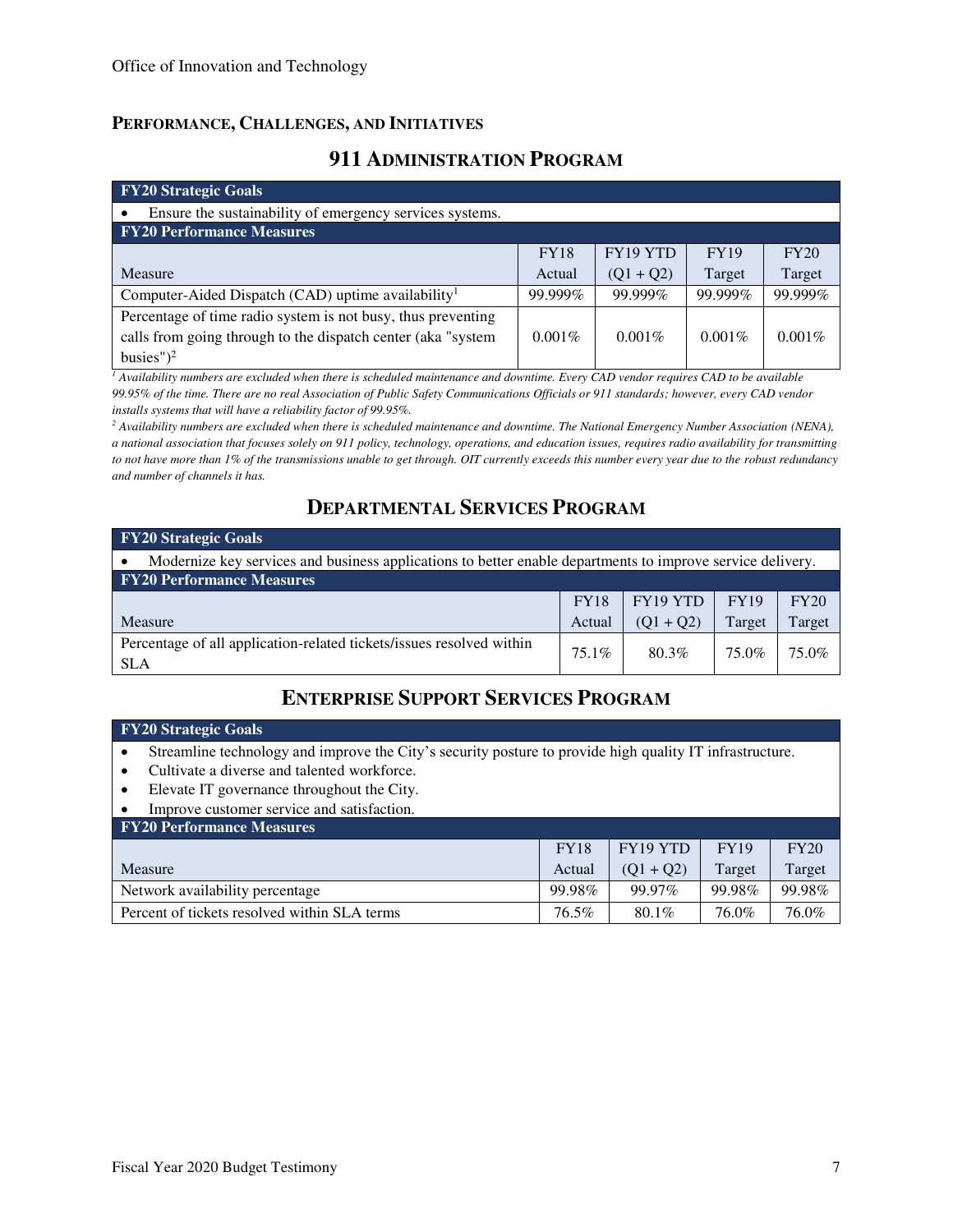# **UNIFIED COMMUNICATIONS PROGRAM**

| <b>FY20 Strategic Goals</b>                                                                                    |        |             |         |         |  |  |  |  |  |
|----------------------------------------------------------------------------------------------------------------|--------|-------------|---------|---------|--|--|--|--|--|
| Provide more agile telephone services, improving abilities for City staff to communicate via mobile solutions. |        |             |         |         |  |  |  |  |  |
| <b>FY20 Performance Measures</b>                                                                               |        |             |         |         |  |  |  |  |  |
| <b>FY19 YTD</b><br><b>FY19</b><br>FY20<br><b>FY18</b>                                                          |        |             |         |         |  |  |  |  |  |
| Measure                                                                                                        | Actual | $(Q1 + Q2)$ | Target  | Target  |  |  |  |  |  |
| Uptime for video camera (VSS) coverage/network $1$                                                             | 87%    | 94%         | 95%     | 95%     |  |  |  |  |  |
| VoIP enabled uptime -- initially focus on the five (5) major Center<br>City buildings <sup>1,2</sup>           | 99.8%  | 95%         | $100\%$ | $100\%$ |  |  |  |  |  |
| Time to resolve telecom incident tickets/issues within SLA                                                     | 89.1%  | 91.0%       | 85.0%   | 85.0%   |  |  |  |  |  |

<sup>1</sup> Availability numbers are excluded when there is scheduled maintenance and downtime

*2 During the first half of FY19,. there were four Network outages, impacting the rate. OIT continues to migrate users to the citywide VOIP telephone system including the Caller ID feature which is a cloud solution. These systems and services are new, include software reliant components and experience an occasional outage as we continue to migrate. The goal once the City is fully migrated to VOIP is to strive for 100% services availability through network services and vendor backhaul support.*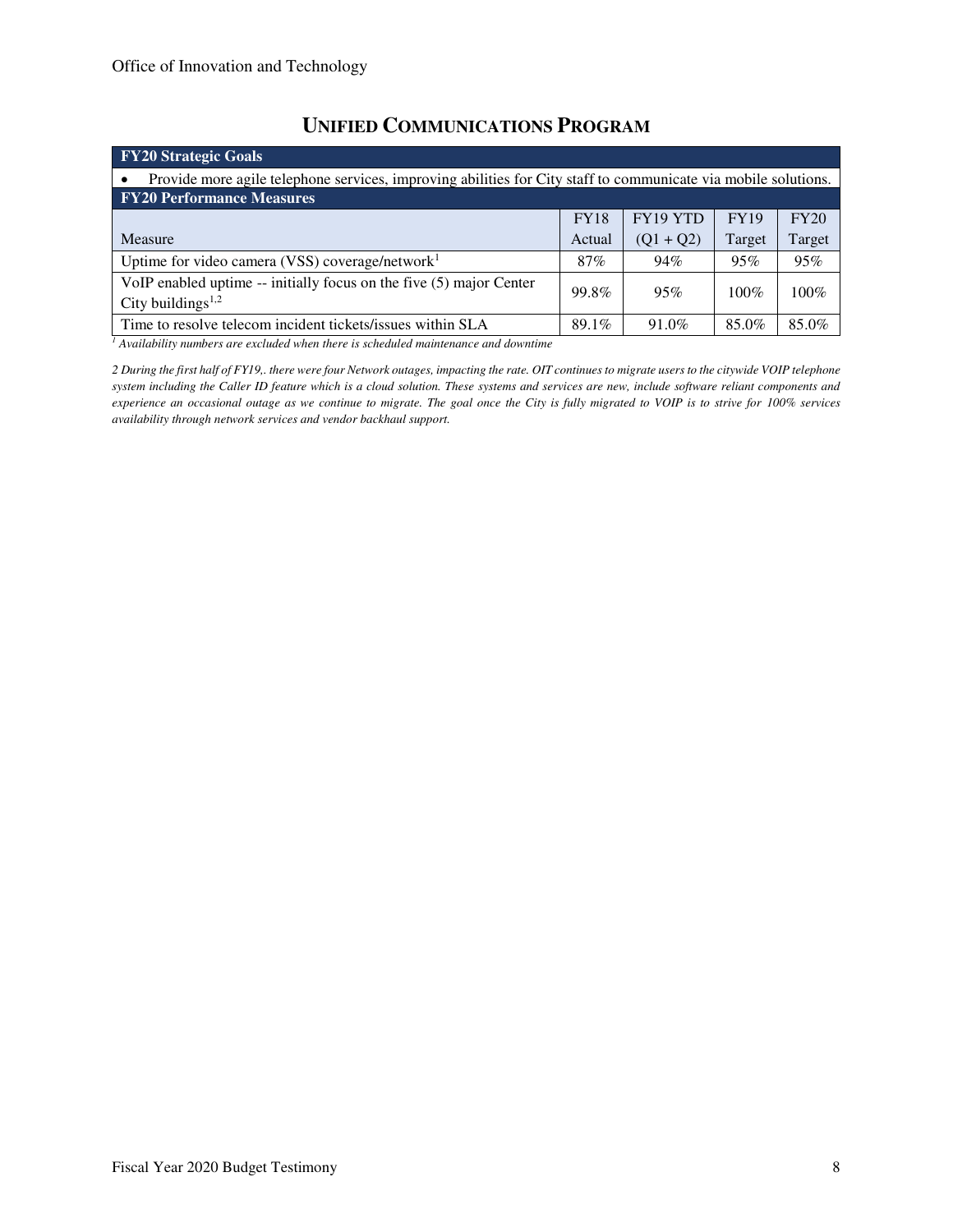### **OTHER BUDGETARY IMPACTS**

### **Federal and State (Where Applicable)**

The City receives funds annually from the Pennsylvania Emergency Management Agency (PEMA). PEMA funds are apportioned to all counties based on a set funding formula that includes a population basis and an average of the last five years of a PSAP-Public Safety Answering Point's 911 expenses (Philadelphia is a single PSAP). The City receives over \$30 million per year and these funds are used solely to support E-911 technology and telecommunication operations for Fire and Police. PA Act 12 requires that the PEMA funding formula be reviewed every two years. The current formula continues to be under review by a 911 Funding Committee, which is evaluating potential changes to take into account new variables. Should the funding formula change, and potentially reduce the annual funding to Philadelphia, operations and planned expenditures to support the for E-911 operations for both Police and Fire departments would be negatively impacted, including the planned consolidation of Computer Aided Dispatching (CAD) on to a single technology platform shared by both departments.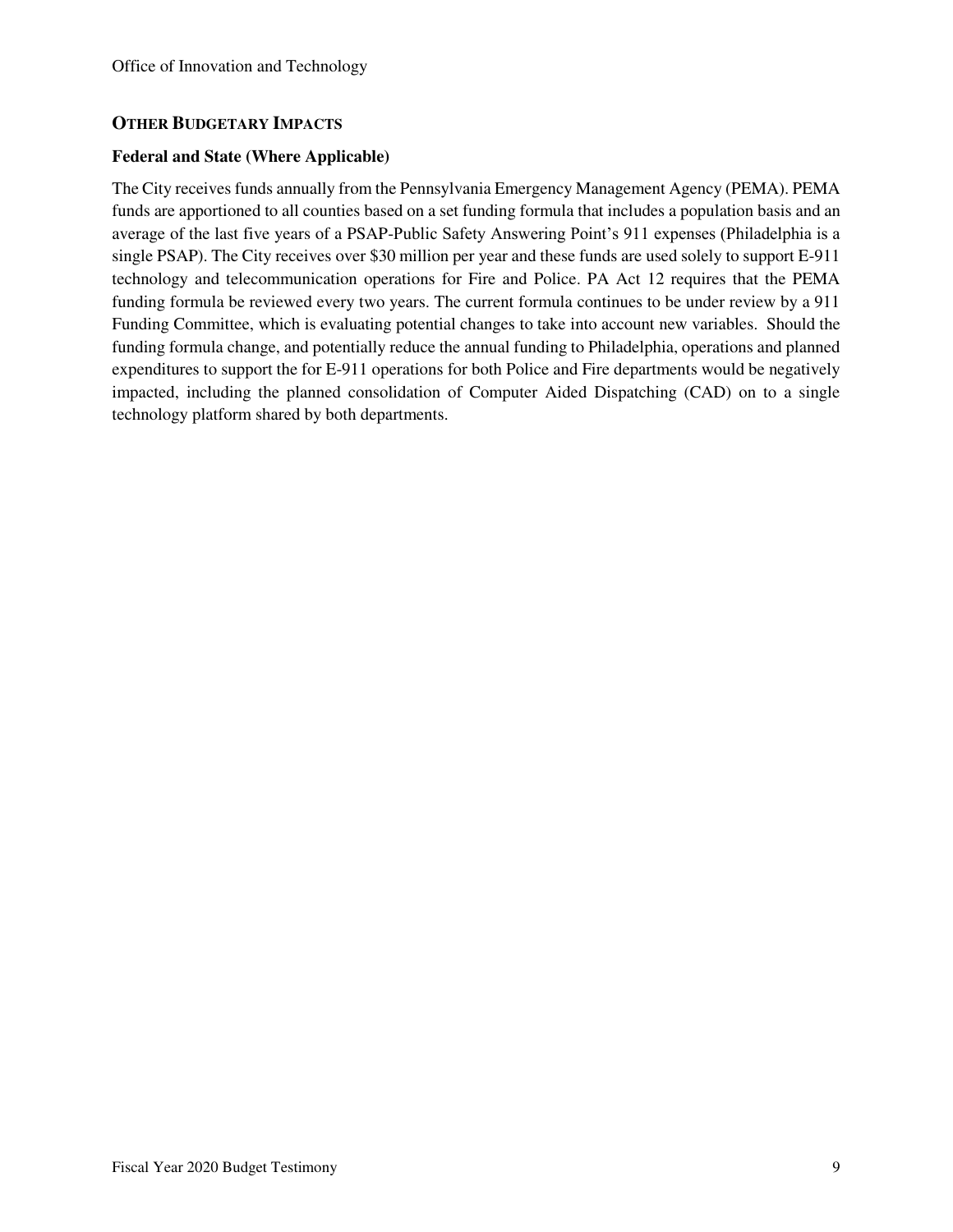## **CONTRACTING EXPERIENCE**

| M/W/DSBE Participation on Large Professional Services Contracts with For-Profit Vendors |                                                       |                                 |                                    |                               |                                                 |                                                 |                                          |                                           |                                                   |                                                                                                            |                                                                                       |
|-----------------------------------------------------------------------------------------|-------------------------------------------------------|---------------------------------|------------------------------------|-------------------------------|-------------------------------------------------|-------------------------------------------------|------------------------------------------|-------------------------------------------|---------------------------------------------------|------------------------------------------------------------------------------------------------------------|---------------------------------------------------------------------------------------|
|                                                                                         | Top Five Largest Contracts over \$34,000 for FY19     |                                 |                                    |                               |                                                 |                                                 |                                          |                                           |                                                   |                                                                                                            |                                                                                       |
| Vendor<br>Name                                                                          | <b>Brief</b><br>Description<br>of Service<br>Provided | Dollar<br>Amount of<br>Contract | <b>RFP</b><br><i>Issue</i><br>Date | Contract<br><b>Start Date</b> | Ranges in RFP                                   | $%$ of<br>M/W/DSBE<br>Participation<br>Achieved | \$ Value of<br>M/W/DSBE<br>Participation | Total $%$<br>Participation<br>- All DSBEs | Total \$<br>Value<br>Participation<br>- All DSBEs | Is This a Local<br>Business?<br>(principal place of<br>business located<br>within City limits)<br>[ves/no] | Does the<br>Vendor Have<br>a Waiver for<br>Living Wage<br>Compliance?<br>[yes $/no$ ] |
| Unitary                                                                                 | <b>IT Staff</b><br>Augmentation                       | \$5,000,000                     | 3/25/2015                          | 11/1/2018                     | MBE: 20% - 35%<br>WBE: 20% - 35%<br>$DSBE: 0\%$ | 20%<br>27%<br>$0\%$                             | \$1,002,595<br>\$1,373,105<br>\$0        | 48%                                       | \$2,375,700                                       | $Yes - 2 out of 23$                                                                                        | N <sub>o</sub>                                                                        |
| Computer<br>Projects<br>of Illinois                                                     | Computer<br>Criminal<br>History<br>Project            | \$2,728,500                     | 3/3/2017                           | 9/4/2018                      | MBE: 10% - 15%<br>WBE: 10% - 15%<br>$DSBE: 0\%$ | $0\%$<br>11%<br>$0\%$                           | \$0<br>\$286,493<br>\$0                  | $11\%$                                    | \$286,493                                         | N <sub>0</sub>                                                                                             | N <sub>0</sub>                                                                        |
| Unitary                                                                                 | Planning and<br>Solution<br>Architect                 | \$2,000,000                     | 6/6/2017                           | 1/1/2019                      | MBE: 20% - 25%<br>WBE: 20% - 25%<br>$DSBE: 0\%$ | $4\%$<br>$0\%$<br>$0\%$                         | \$79,000<br>\$0<br>\$0                   | $4\%$                                     | \$79,000                                          | Yes $-7$ out of 31                                                                                         | N <sub>0</sub>                                                                        |
| Cellco<br>dba<br>Verizon<br>Wireless                                                    | <b>Public Safety</b><br><b>MDS</b><br>Services        | \$2,000,000                     | 2/18/2018                          | 1/1/2019                      | MBE: 12% - 16%<br>WBE: 8% - 12%<br>$DSBE: 0\%$  | $4\%$<br>$0\%$<br>$0\%$                         | \$85,000<br>\$0<br>\$0                   | $4\%$                                     | \$85,000                                          | N <sub>0</sub>                                                                                             | N <sub>0</sub>                                                                        |
| Azavea                                                                                  | Stormwater<br><b>Billing</b><br>Support               | \$900,000                       | 4/12/2016                          | 7/1/2018                      | MBE: 5% - 10%<br>WBE: 8% - 12%<br>$DSBE: 0\%$   | 3%<br>3%<br>$0\%$                               | \$25,920<br>\$26,190<br>\$0              | $6\%$                                     | \$52,110                                          | Yes                                                                                                        | N <sub>0</sub>                                                                        |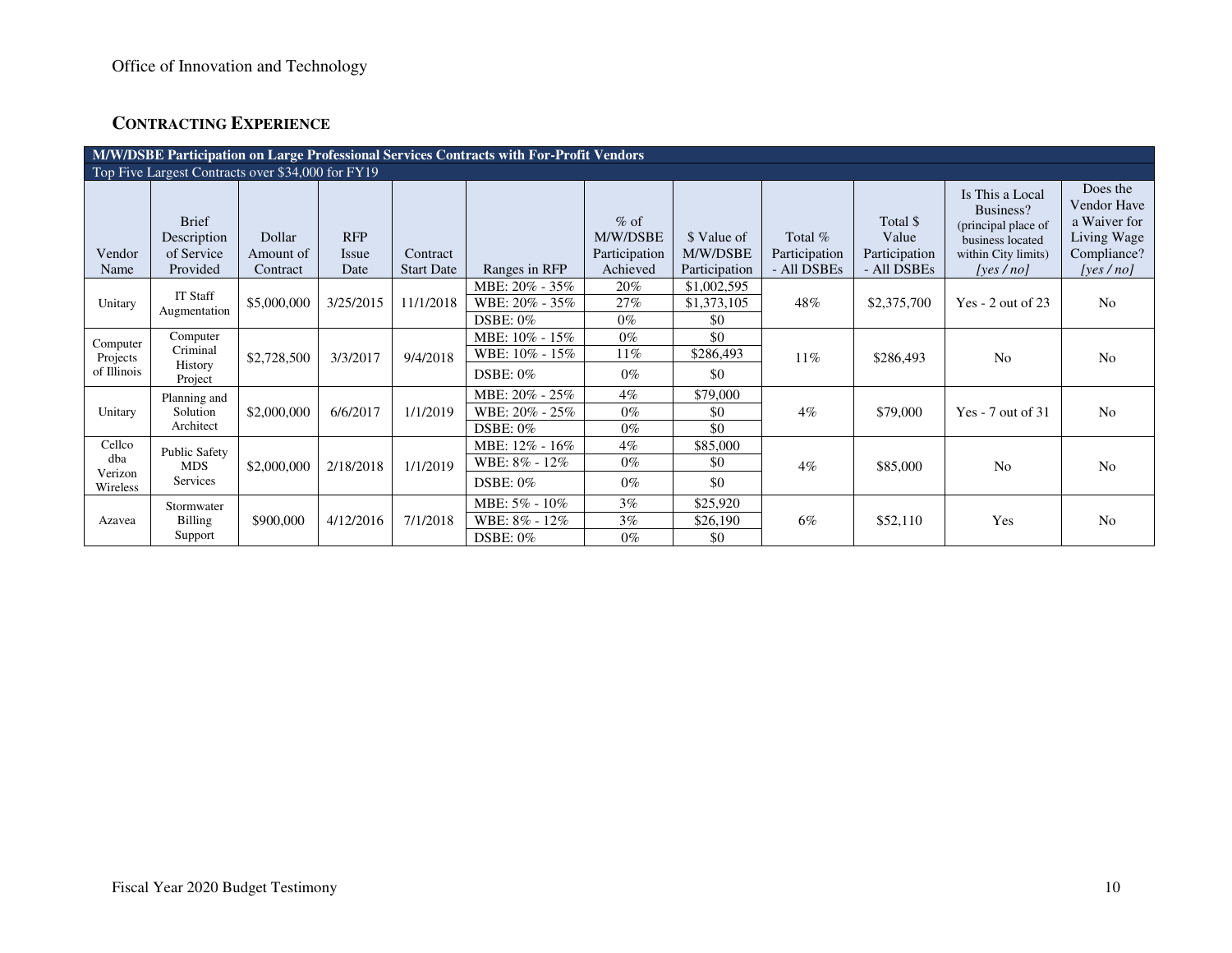## **EMPLOYEE DATA**

| Staff Demographics (as of November 2018) - All OIT Staff (including OIT-funded and department-<br>funded positions) |                  |                |                        |                |                  |  |  |  |
|---------------------------------------------------------------------------------------------------------------------|------------------|----------------|------------------------|----------------|------------------|--|--|--|
| <b>Full-Time Staff</b>                                                                                              |                  |                | <b>Executive Staff</b> |                |                  |  |  |  |
|                                                                                                                     | Male             | Female         |                        | Male           | Female           |  |  |  |
|                                                                                                                     | African-         | African-       |                        | African-       | African-         |  |  |  |
|                                                                                                                     | American         | American       |                        | American       | American         |  |  |  |
| Total                                                                                                               | 89               | 70             | Total                  | $\theta$       | 1                |  |  |  |
| % of Total                                                                                                          | 22%              | 17%            | % of Total             | $0\%$          | 13%              |  |  |  |
| Average Salary                                                                                                      | \$68,267         | \$68,481       | Average Salary         |                | \$160,000        |  |  |  |
| Median Salary                                                                                                       | \$64,727         | \$61,800       | Median Salary          |                | \$160,000        |  |  |  |
|                                                                                                                     | White            | White          |                        | White          | White            |  |  |  |
| Total                                                                                                               | 120              | 41             | Total                  | 7              | $\theta$         |  |  |  |
| % of Total                                                                                                          | 30%              | $10\%$         | % of Total             | 88%            | $0\%$            |  |  |  |
| Average Salary                                                                                                      | \$82,854         | \$77,165       | Average Salary         | \$148,028      | N/A              |  |  |  |
| Median Salary                                                                                                       | \$78,830         | \$75,190       | <b>Median Salary</b>   | \$147,115      | N/A              |  |  |  |
|                                                                                                                     | Hispanic         | Hispanic       |                        | Hispanic       | Hispanic         |  |  |  |
| Total                                                                                                               | 16               | 4              | Total                  | $\overline{0}$ | $\mathbf{0}$     |  |  |  |
| % of Total                                                                                                          | 4%               | $1\%$          | % of Total             | $0\%$          | $0\%$            |  |  |  |
| Average Salary                                                                                                      | \$66,467         | \$80,030       | Average Salary         | N/A            | N/A              |  |  |  |
| Median Salary                                                                                                       | \$75,889         | \$76,630       | Median Salary          | N/A            | N/A              |  |  |  |
|                                                                                                                     | Asian            | Asian          |                        | Asian          | Asian            |  |  |  |
| Total                                                                                                               | 33               | 19             | Total                  | $\mathbf{0}$   | $\boldsymbol{0}$ |  |  |  |
| % of Total                                                                                                          | 8%               | $5\%$          | % of Total             | $0\%$          | $0\%$            |  |  |  |
| Average Salary                                                                                                      | \$69,946         | \$82,978       | Average Salary         | N/A            | N/A              |  |  |  |
| <b>Median Salary</b>                                                                                                | \$72,100         | \$84,296       | Median Salary          | N/A            | N/A              |  |  |  |
| Other<br>Other                                                                                                      |                  | Other<br>Other |                        |                |                  |  |  |  |
| Total                                                                                                               | 5                | 5              | Total                  | $\theta$       | $\boldsymbol{0}$ |  |  |  |
| % of Total                                                                                                          | $1\%$            | $1\%$          | % of Total             | $0\%$          | $0\%$            |  |  |  |
| Average Salary                                                                                                      | \$77,856         | \$79,776       | Average Salary         | $\rm N/A$      | N/A              |  |  |  |
| Median Salary                                                                                                       | \$77,830         | \$78,830       | Median Salary          | N/A            | N/A              |  |  |  |
|                                                                                                                     | <b>Bilingual</b> | Bilingual      |                        | Bilingual      | Bilingual        |  |  |  |
| Total                                                                                                               | $\theta$         | $\mathbf{0}$   | Total                  | $\mathbf{0}$   | $\theta$         |  |  |  |
| % of Total                                                                                                          | $0\%$            | $0\%$          | % of Total             | $0\%$          | $0\%$            |  |  |  |
| Average Salary                                                                                                      | N/A              | N/A            | Average Salary         | N/A            | N/A              |  |  |  |
| Median Salary                                                                                                       | N/A              | N/A            | Median Salary          | N/A            | N/A              |  |  |  |
|                                                                                                                     | Male             | Female         |                        | Male           | Female           |  |  |  |
| Total                                                                                                               | 263              | 139            | Total                  | 7              | 1                |  |  |  |
| % of Total                                                                                                          | 65%              | 35%            | % of Total             | 88%            | 13%              |  |  |  |
| Average Salary                                                                                                      | \$75,100         | \$73,962       | Average Salary         | \$148,028      | \$160,000        |  |  |  |
| Median Salarv                                                                                                       | \$74,167         | \$72,100       | Median Salary          | \$147,115      | \$160,000        |  |  |  |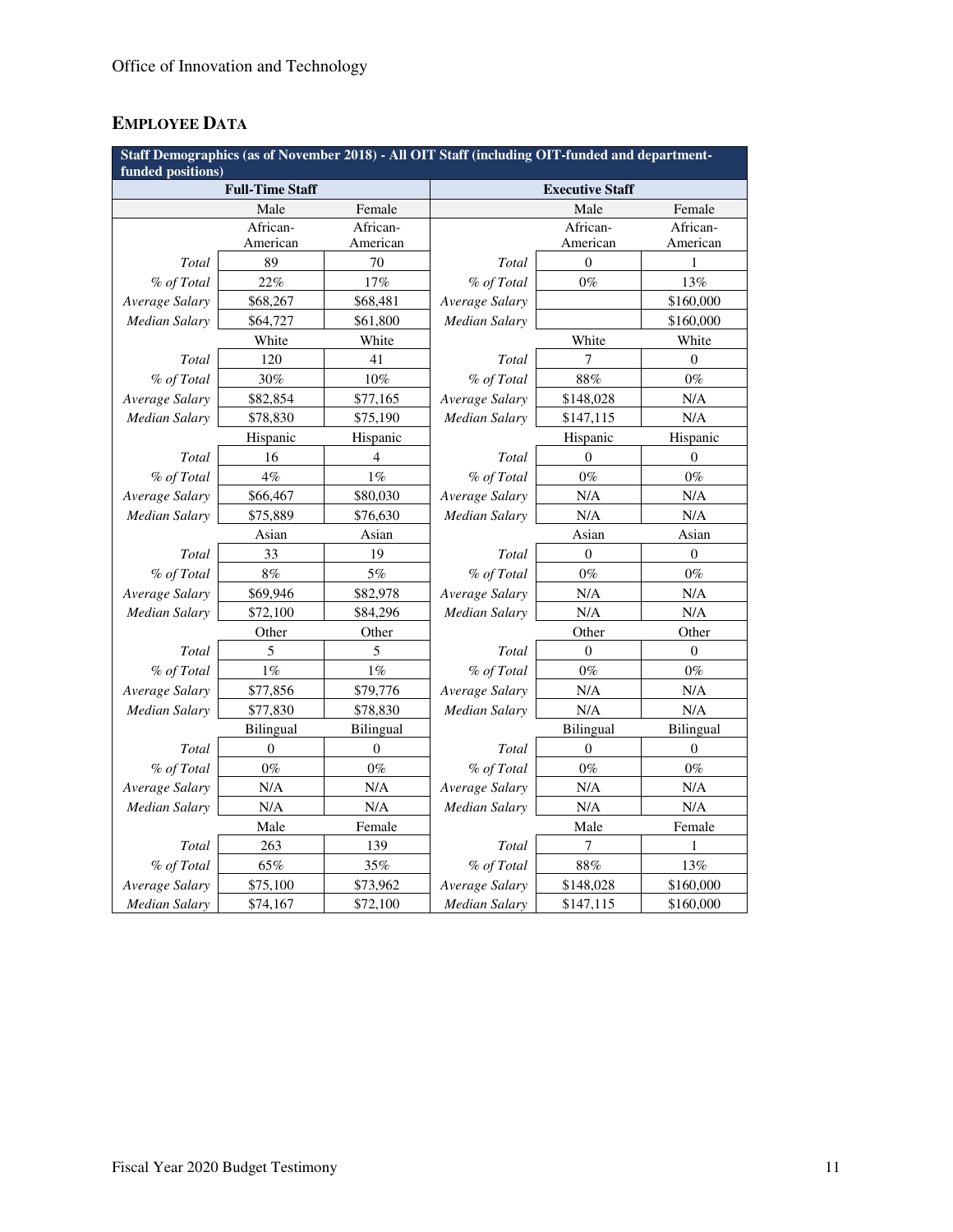## Office of Innovation and Technology

| <b>Staff Demographics (as of November 2018) - OIT Funded Only</b> |                        |                  |                        |                  |                  |  |  |  |
|-------------------------------------------------------------------|------------------------|------------------|------------------------|------------------|------------------|--|--|--|
|                                                                   | <b>Full-Time Staff</b> |                  | <b>Executive Staff</b> |                  |                  |  |  |  |
|                                                                   | Male                   | Female           |                        | Male             | Female           |  |  |  |
|                                                                   | African-               | African-         |                        | African-         | African-         |  |  |  |
|                                                                   | American               | American         |                        | American         | American         |  |  |  |
| Total                                                             | 87                     | 63               | Total                  | $\theta$         | 1                |  |  |  |
| % of Total                                                        | 23%                    | 17%              | % of Total             | $0\%$            | 13%              |  |  |  |
| Average Salary                                                    | \$67,652               | \$67,777         | Average Salary         |                  | \$160,000        |  |  |  |
| <b>Median Salary</b>                                              | \$61,800               | \$61,167         | Median Salary          |                  | \$160,000        |  |  |  |
|                                                                   | White                  | White            |                        | White            | White            |  |  |  |
| Total                                                             | 107                    | 38               | Total                  | 7                | $\mathbf{0}$     |  |  |  |
| % of Total                                                        | 29%                    | $10\%$           | % of Total             | $88\%$           | $0\%$            |  |  |  |
| Average Salary                                                    | \$83,414               | \$76,969         | Average Salary         | \$148,028        | N/A              |  |  |  |
| <b>Median Salary</b>                                              | \$79,030               | \$74,160         | <b>Median Salary</b>   | \$147,115        | N/A              |  |  |  |
|                                                                   | Hispanic               | Hispanic         | Hispanic<br>Hispanic   |                  |                  |  |  |  |
| Total                                                             | 16                     | 3                | Total                  | $\theta$         | $\boldsymbol{0}$ |  |  |  |
| % of Total                                                        | 4%                     | $1\%$            | % of Total             | $0\%$            | $0\%$            |  |  |  |
| Average Salary                                                    | \$66,467               | \$65,507         | Average Salary         | N/A              | N/A              |  |  |  |
| Median Salary                                                     | \$75,889               | \$43,260         | Median Salary          | N/A              | N/A              |  |  |  |
|                                                                   | Asian                  | Asian            |                        | Asian            | Asian            |  |  |  |
| Total                                                             | 30                     | $18\,$           | Total                  | $\boldsymbol{0}$ | $\boldsymbol{0}$ |  |  |  |
| % of Total                                                        | 8%                     | 5%               | % of Total             | $0\%$            | $0\%$            |  |  |  |
| Average Salary                                                    | \$69,240               | \$83,697         | Average Salary         | N/A              | N/A              |  |  |  |
| Median Salary                                                     | \$72,319               | \$85,923         | Median Salary          | N/A              | N/A              |  |  |  |
|                                                                   | Other                  | Other            |                        | Other            | Other            |  |  |  |
| Total                                                             | 5                      | 5                | Total                  | $\theta$         | $\theta$         |  |  |  |
| % of Total                                                        | $1\%$                  | $1\%$            | % of Total             | $0\%$            | $0\%$            |  |  |  |
| Average Salary                                                    | \$77,856               | \$79,776         | Average Salary         | N/A              | N/A              |  |  |  |
| Median Salary                                                     | \$78,830               | \$78,830         | Median Salary          | N/A              | N/A              |  |  |  |
|                                                                   | Bilingual              | Bilingual        |                        | <b>Bilingual</b> | <b>Bilingual</b> |  |  |  |
| Total                                                             | $\overline{0}$         | $\boldsymbol{0}$ | Total                  | $\theta$         | $\boldsymbol{0}$ |  |  |  |
| % of Total                                                        | $0\%$                  | $0\%$            | % of Total             | $0\%$            | $0\%$            |  |  |  |
| Average Salary                                                    | N/A                    | N/A              | Average Salary         | N/A              | N/A              |  |  |  |
| Median Salary                                                     | N/A                    | N/A              | Median Salary          | N/A              | N/A              |  |  |  |
|                                                                   | Male                   | Female           |                        | Male             | Female           |  |  |  |
| Total                                                             | 245                    | 129              | Total                  | 7                | 1                |  |  |  |
| % of Total                                                        | 66%                    | 34%              | % of Total             | $88\%$           | 13%              |  |  |  |
| Average Salary                                                    | \$74,861               | \$70,991         | Average Salary         | \$148,028        | \$160,000        |  |  |  |
| Median Salary                                                     | \$74,160               | \$73,130         | Median Salary          | \$147,115        | \$160,000        |  |  |  |